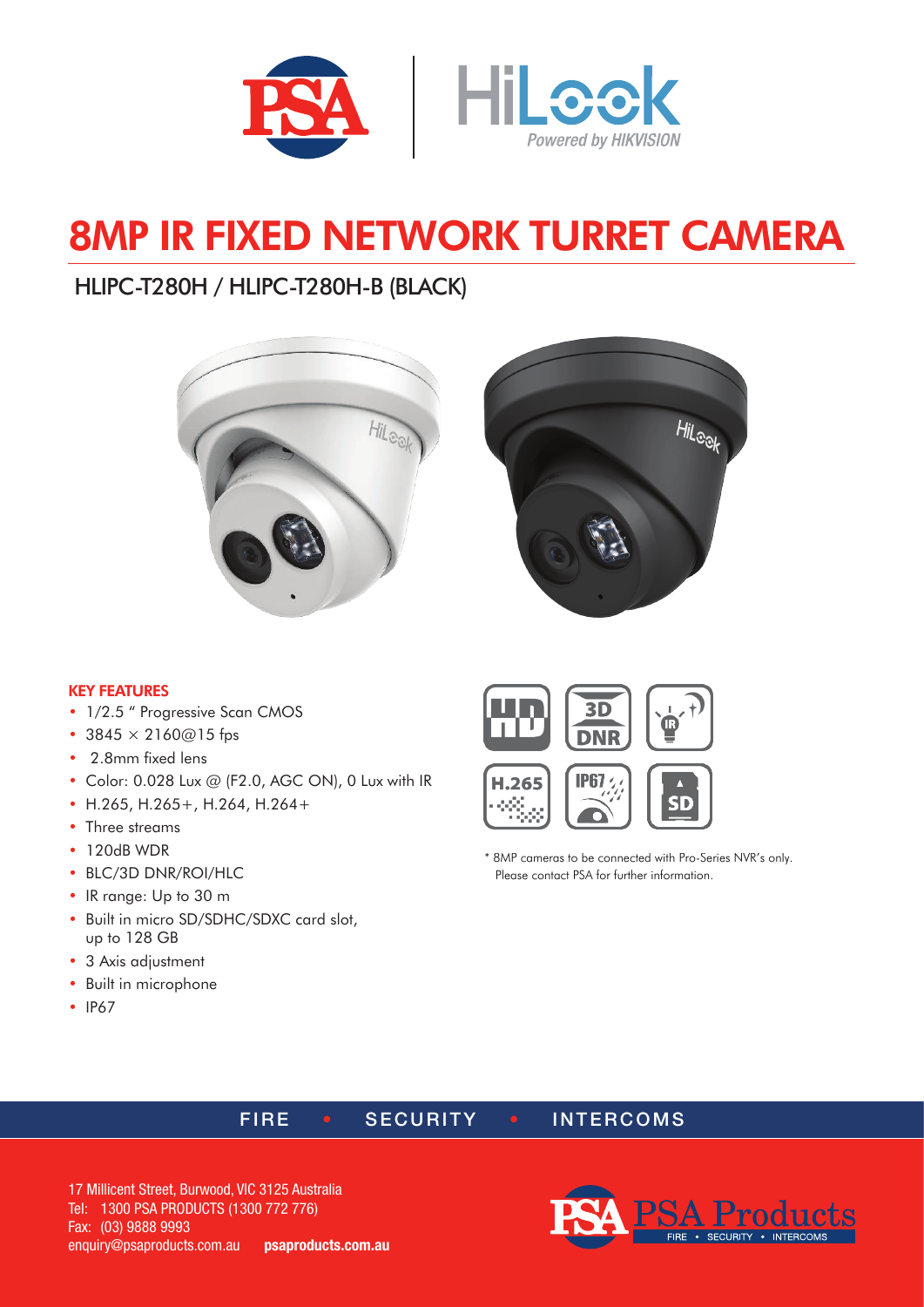

#### **SPECIFICATIONS**

| Model                                                                                                      |                                    | HLIPC-T280H / HLIPC-T280H-B (black)                                                                                                      |  |
|------------------------------------------------------------------------------------------------------------|------------------------------------|------------------------------------------------------------------------------------------------------------------------------------------|--|
|                                                                                                            |                                    |                                                                                                                                          |  |
| Camera                                                                                                     | Image Sensor                       | 1/2.5" Progressive Scan CMOS                                                                                                             |  |
|                                                                                                            | Min. Illumination                  | Color: 0.028 Lux @ (F2.0, AGC ON), 0 Lux with IR                                                                                         |  |
|                                                                                                            | Shutter Speed                      | $1/3$ s to $1/100,000$ s                                                                                                                 |  |
|                                                                                                            | Slow Shutter                       | Yes                                                                                                                                      |  |
|                                                                                                            | Day & Night                        | IR Cut Filter                                                                                                                            |  |
|                                                                                                            | <b>WDR</b>                         | 120 dB                                                                                                                                   |  |
|                                                                                                            | Angle Adjustment                   | Pan: 0° to 360°, tilt: 0° to 75°, rotate: 0° to 360°                                                                                     |  |
| Lens                                                                                                       | Lens Type                          | Fixed lens, 2.8mm                                                                                                                        |  |
|                                                                                                            | Aperture                           | F2.0                                                                                                                                     |  |
|                                                                                                            | <b>FOV</b>                         | 2.8 mm: Horizontal FOV: 97°, vertical FOV: 63°, diagonal FOV: 120°                                                                       |  |
|                                                                                                            | Lens Mount                         | M12                                                                                                                                      |  |
| IR                                                                                                         | IR Range                           | Up to 30 m                                                                                                                               |  |
|                                                                                                            | Wavelength                         | 850 nm                                                                                                                                   |  |
|                                                                                                            | Max. Resolution                    | $3840 \times 2160$                                                                                                                       |  |
|                                                                                                            |                                    | 50Hz: 12.5fps (3840 $\times$ 2160), 20fps (3072 $\times$ 1728),                                                                          |  |
|                                                                                                            | Main Stream                        | 25fps (2560 $\times$ 1440, 1920 $\times$ 1080, 1280 $\times$ 720)                                                                        |  |
|                                                                                                            |                                    | 60Hz: 15fps (3840 $\times$ 2160), 20fps (3072 $\times$ 1728),                                                                            |  |
|                                                                                                            |                                    | 30fps (2560 $\times$ 1440, 1920 $\times$ 1080, 1280 $\times$ 720)                                                                        |  |
|                                                                                                            | Sub-stream                         | 50Hz: 25fps (640 $\times$ 480, 640 $\times$ 360, 320 $\times$ 240)<br>60Hz: 30fps (640 $\times$ 480, 640 $\times$ 360, 320 $\times$ 240) |  |
|                                                                                                            |                                    | 50Hz: 25fps (1280 $\times$ 720, 640 $\times$ 360, 352 $\times$ 288)                                                                      |  |
| Image                                                                                                      | Third Stream                       | 60Hz: 30fps (1280 $\times$ 720, 640 $\times$ 360, 352 $\times$ 240)                                                                      |  |
|                                                                                                            |                                    | Main stream/third stream: H.265/H.264                                                                                                    |  |
|                                                                                                            | Video Compression                  | Sub stream: H.265/H.264/MJPEG                                                                                                            |  |
|                                                                                                            | <b>H.264 Type</b>                  | Main Profile/High Profile                                                                                                                |  |
|                                                                                                            | $H.264+$                           | Main stream supports                                                                                                                     |  |
|                                                                                                            | H.265 Type                         | Main Profile                                                                                                                             |  |
|                                                                                                            | $H.265+$                           | Main stream supports                                                                                                                     |  |
|                                                                                                            | Video Bit Rate                     | 32 Kbps to 16 Mbps                                                                                                                       |  |
|                                                                                                            | Scalable Video Coding (SVC)        | H.264 and H.265 encoding                                                                                                                 |  |
|                                                                                                            |                                    | * When the main stream resolution is $3840 \times 2160$ , max frame rate is 12.5 fps $(50Hz)/15$ fps $(60Hz)$ for all                    |  |
| streams. When the main stream resolution is $3072 \times 1728$ , max frame rate is 20 fps for all streams. |                                    |                                                                                                                                          |  |
| Audio                                                                                                      | Audio Compression                  | G.711/G.722.1/G.726/MP2L2/PCM/MP3                                                                                                        |  |
|                                                                                                            | Audio Bit Rate                     | 64Kbps(G.711)/16Kbps(G.722.1)/16Kbps(G.726)/32                                                                                           |  |
|                                                                                                            |                                    | 192Kbps(MP2L2)/8Kbps 320Kbps(MP3)                                                                                                        |  |
|                                                                                                            | <b>Environment Noise Filtering</b> | Yes                                                                                                                                      |  |
|                                                                                                            | Audio Sampling Rate                | 8 kHz/16 kHz/32 kHz/44.1 kHz/48 kHz                                                                                                      |  |
| <b>Smart Feature Set</b><br>Image                                                                          | Smart Event                        | Line crossing detection                                                                                                                  |  |
|                                                                                                            | <b>Basic Event</b>                 | Motion detection, video tampering alarm, exception                                                                                       |  |
|                                                                                                            |                                    | (network disconnected, IP address conflict, illegal login, HDD full, HDD error)                                                          |  |
|                                                                                                            | Linkage Method                     | Upload to FTP/NAS/memory card, notify surveillance center,<br>send email, trigger recording, trigger capture                             |  |
|                                                                                                            | Region of Interest                 | 1 fixed region for main stream and sub-stream                                                                                            |  |
|                                                                                                            | Image Enhancement                  | BLC, HLC, 3D DNR                                                                                                                         |  |
|                                                                                                            |                                    | Rotate mode, saturation, brightness, contrast, sharpness, AGC and white                                                                  |  |
|                                                                                                            | Image Setting                      | balance adjustable by client software or web browser                                                                                     |  |
|                                                                                                            | Day/Night Switch                   | Day/Night/Auto/Schedule                                                                                                                  |  |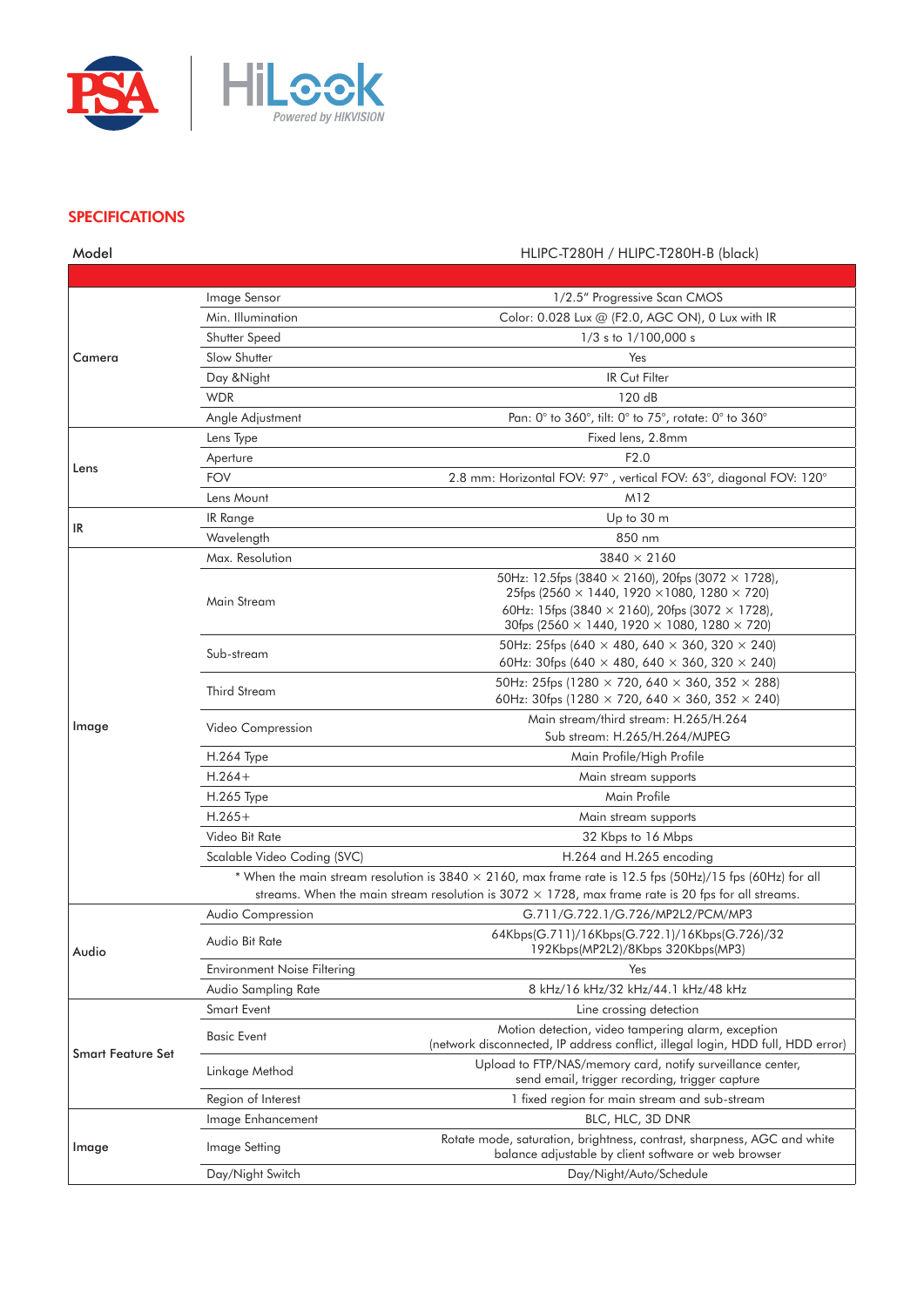

#### Model HLIPC-T280H / HLIPC-T280H-B (black)

| Network   | Network Storage                  | microSD/SDHC/SDXC card (128 GB), local storage and NAS (NFS, SMB/<br>CIFS), ANR Together with high-end Hikvision memory card, memory card<br>encryption and health detection are supported.                                                                                                                                                             |
|-----------|----------------------------------|---------------------------------------------------------------------------------------------------------------------------------------------------------------------------------------------------------------------------------------------------------------------------------------------------------------------------------------------------------|
|           | Protocols                        | TCP/IP, ICMP, HTTP, HTTPS, FTP, DHCP, DNS, DDNS, RTP, RTSP, RTCP, PPPOE,<br>NTP, UPnP™, SMTP, SNMP, IGMP, 802.1X, QoS, IPv6, UDP, Bonjour, SSL/TLS                                                                                                                                                                                                      |
|           | API                              | ONVIF (PROFILE S, PROFILE G), ISAPI, SDK                                                                                                                                                                                                                                                                                                                |
|           | Security                         | Password protection, complicated password, HTTPS encryption, 802.1X<br>authentication (EAP MD5), watermark, IP address filter, basic and digest<br>authentication for HTTP/HTTPS, WSSE and digest authentication for ONVIF, TLS1.2                                                                                                                      |
|           | Simultaneous Live View           | Up to 6 channels                                                                                                                                                                                                                                                                                                                                        |
|           | User/Host                        | Up to 32 users, 3 levels: administrator, operator and user                                                                                                                                                                                                                                                                                              |
|           | Client                           | HiLookVision PC Client, HiLookVision App                                                                                                                                                                                                                                                                                                                |
|           | Web Browser                      | Plug in required live view: IE8+, Chrome 41.0 44, Mozilla Firefox30.0 51,<br>Safari8.0-11<br>Plug in free live view: Chrome 45.0+, Mozilla Firefox52.0+                                                                                                                                                                                                 |
|           | Communication Interface          | 1 RJ45 100M self-adaptive Ethernet port                                                                                                                                                                                                                                                                                                                 |
|           | Audio                            | 1 audio input (built-in microphone), mono sound                                                                                                                                                                                                                                                                                                         |
| Interface | Video Output                     | No                                                                                                                                                                                                                                                                                                                                                      |
|           | Interface Style                  | Pigtail style interface                                                                                                                                                                                                                                                                                                                                 |
|           | On board storage                 | Built-in micro SD/SDHC/SDXC slot, up to 128 GB                                                                                                                                                                                                                                                                                                          |
| General   | Firmware Version                 | 5.5.83                                                                                                                                                                                                                                                                                                                                                  |
|           | Web Client Language              | 32 languages - English, Russian, Estonian, Bulgarian, Hungarian, Greek,<br>German, Italian, Czech, Slovak, French, Polish, Dutch, Portuguese, Spanish,<br>Romanian, Danish, Swedish, Norwegian, Finnish, Croatian, Slovenian,<br>Serbian, Turkish, Korean, Traditional Chinese, Thai, Vietnamese, Japanese,<br>Latvian, Lithuanian, Portuguese (Brazil) |
|           | General Function                 | Anti-flicker, three streams, heartbeat, mirror, 4 regions of privacy mask                                                                                                                                                                                                                                                                               |
|           | Reset                            | Reset via reset button on camera body, web browser and client software                                                                                                                                                                                                                                                                                  |
|           | Startup and Operating Conditions | -30 °C to 60 °C (22 °F to 140 °F), humidity 95% or less (non condensing)                                                                                                                                                                                                                                                                                |
|           | <b>Storage Conditions</b>        | -30 °C to 60 °C (22 °F to 140 °F), humidity 95% or less (non condensing)                                                                                                                                                                                                                                                                                |
|           | Power Supply                     | 12 VDC $\pm$ 25%, 5.5 mm coaxial power plug; PoE (802.3af, class 3)                                                                                                                                                                                                                                                                                     |
|           | Power Consumption and Current    | 12 VDC, 0.5 A, max. 6 W; PoE (802.3af, 36 V to 57 V), 0.3 A to 0.2 A, max. 7.5 W                                                                                                                                                                                                                                                                        |
|           | Material                         | Metal                                                                                                                                                                                                                                                                                                                                                   |
|           | Dimensions                       | Camera: $127.3 \times 95.9$ mm (5" $\times$ 3.8")<br>With package: $150 \times 150 \times 141$ mm $(5.9'' \times 5.9'' \times 5.6'')$                                                                                                                                                                                                                   |
|           | Weight                           | Camera: Approx. 635 g (1.4 lb.)<br>With package: Approx. 890 g (1.96 lb.)                                                                                                                                                                                                                                                                               |
| Approval  | <b>EMC</b>                       | 47 CFR Part 15, Subpart B; EN 55032: 2015, EN 61000<br>3 2: 2014, EN 61000 3 3: 2013, EN 50130 4: 2011 +A1: 2014; AS/NZS<br>CISPR 32: 2015; ICES 003: Issue 6, 2016; KN 32: 2015, KN 35: 2015                                                                                                                                                           |
|           | Safety                           | UL 60950-1, IEC 60950 1:2005 + Am 1:2009 + Am 2:2013,<br>EN 60950 1:2005 + Am 1:2009 + Am 2:2013,<br>IS 13252 (Part 1):2010+A1:2013+A2:2015                                                                                                                                                                                                             |
|           | Chemistry                        | 2011/65/EU, 2012/19/EU, Regulation (EC) No 1907/2006                                                                                                                                                                                                                                                                                                    |
|           | Protection                       | Ingress protection: IP67 (IEC 60529-2013)                                                                                                                                                                                                                                                                                                               |

\* Listed resolutions are only selectable options. It does not mean that all streams can work at their maximum resolution at the same time.